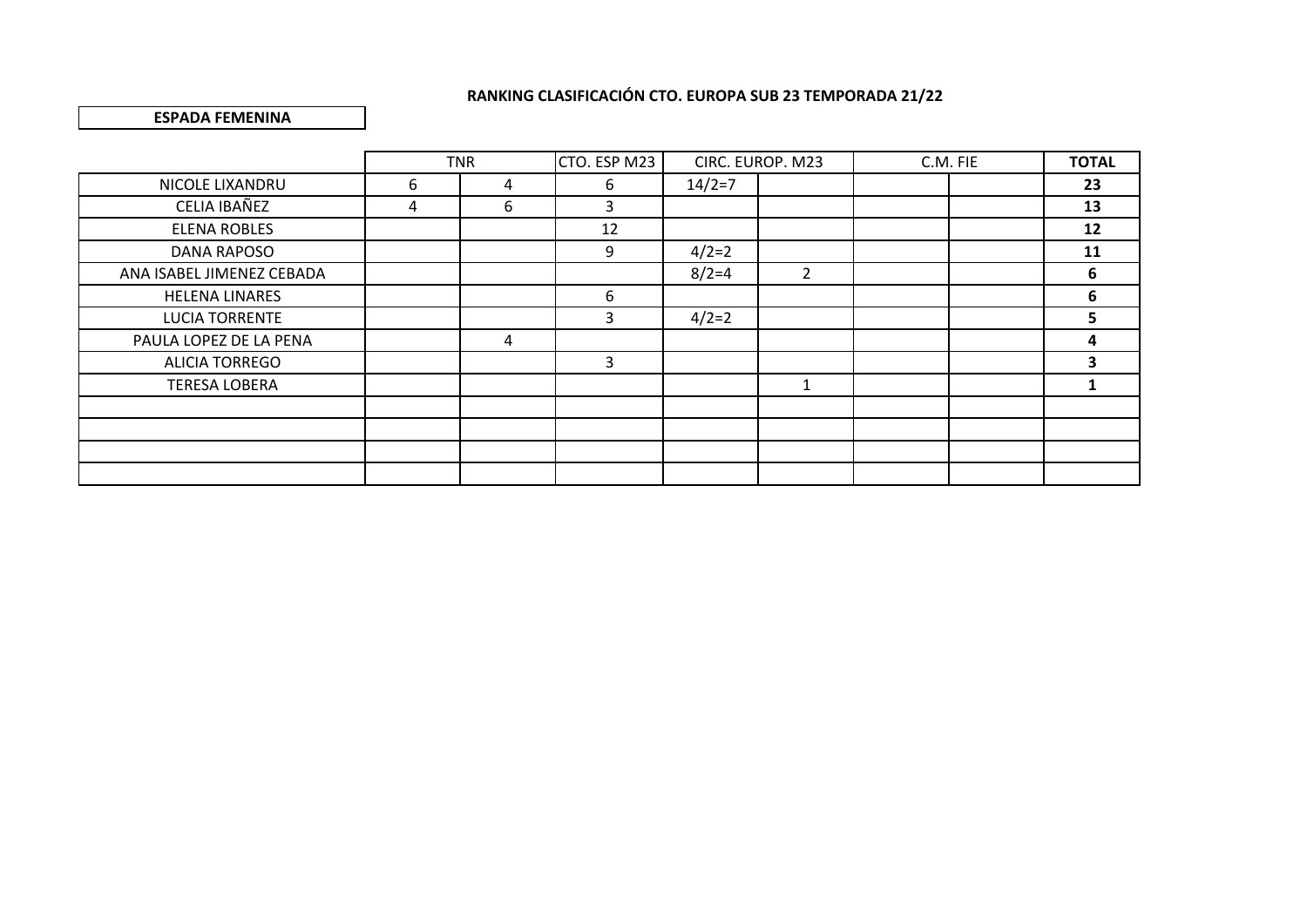### **ESPADA MASCULINA**

|                         |   | <b>TNR</b> | CTO. ESP M23 | CIRC. EUROP. M23 |                |   | C.M. FIE | <b>TOTAL</b> |
|-------------------------|---|------------|--------------|------------------|----------------|---|----------|--------------|
| <b>GERARD GONELL</b>    | 4 |            | 12           | 4                |                |   |          | 20           |
| DIEGO CALDERÓN          | 6 |            |              |                  |                | 8 |          | 18           |
| JAVIER IVAN GORMAZ      | 4 |            | 3            | $\overline{2}$   | 4              |   |          | 13           |
| MIGUEL ANGUEL CHUZON    |   |            | 9            |                  |                |   |          | 9            |
| <b>GONZALO MAHAMUD</b>  |   |            |              | $20/4=5$         | 4              |   |          | 9            |
| DIEGO LOPEZ             | 4 |            |              | $8/2=4$          |                |   |          | 8            |
| <b>GUILLEM MARTINEZ</b> |   |            |              | 6                | $4/2=2$        |   |          | 8            |
| <b>DANIEL JEUN</b>      |   |            | 6            |                  |                |   |          | 6            |
| <b>EMILIO FERNANDEZ</b> |   |            |              | $14/4 = 3,5$     | $\overline{2}$ |   |          | 5,5          |
| DAIEL GARCÍA            |   |            | 3            | $4/2=2$          |                |   |          |              |
| DIEGO BALMORI           |   |            |              | $4/2=2$          | 2              |   |          |              |
| JAVIER DE LOS MOZOS     |   |            | 3            |                  |                |   |          |              |
|                         |   |            |              |                  |                |   |          |              |
|                         |   |            |              |                  |                |   |          |              |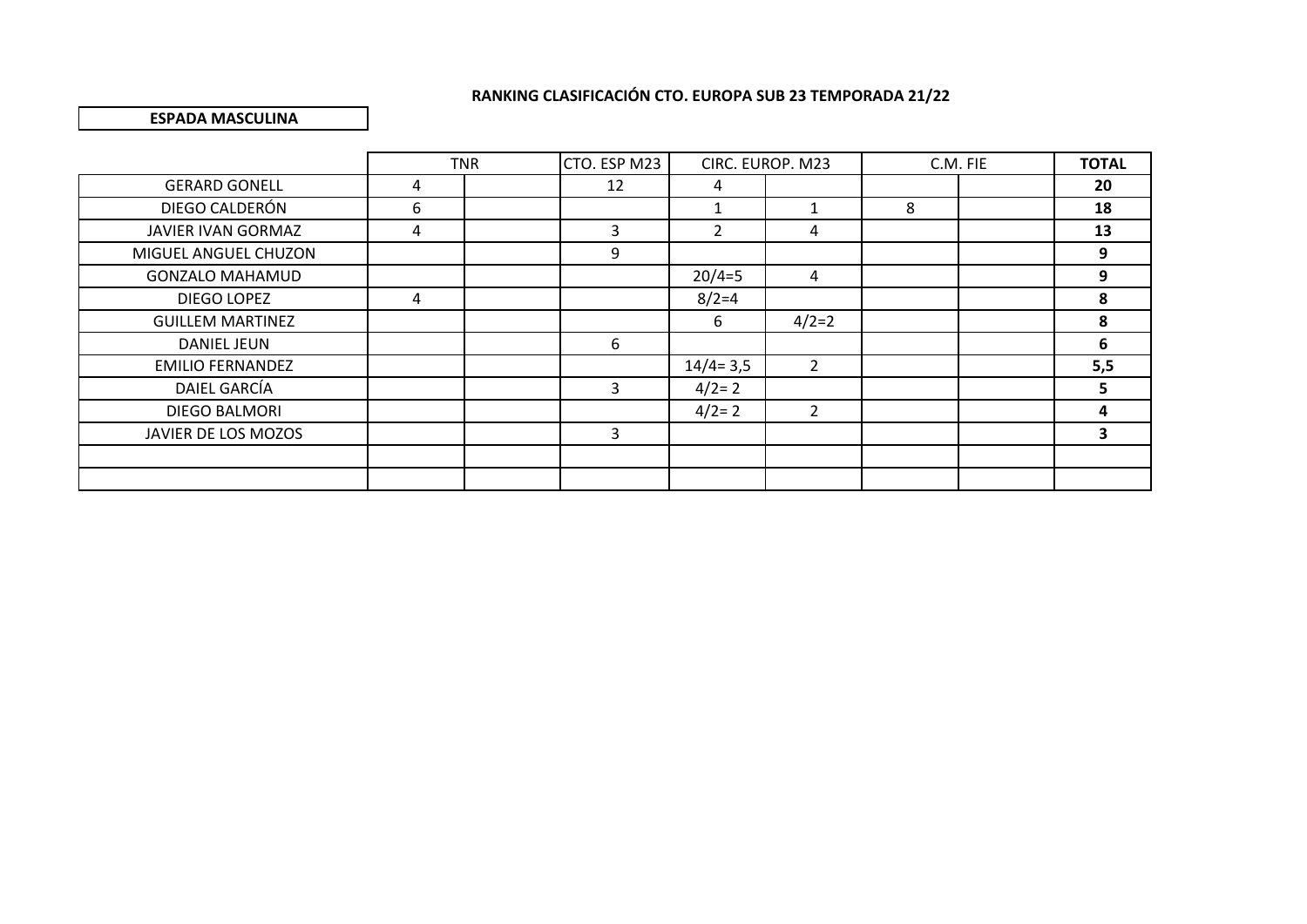#### **FLORETE FEMENINO**

|                         |                | <b>TNR</b>     | CTO. ESP M23 |         | CIRC. EUROP. M23 |         | C.M. FIE | <b>TOTAL</b> |
|-------------------------|----------------|----------------|--------------|---------|------------------|---------|----------|--------------|
| ARIADNA CASTRO          | 6              | $\overline{2}$ | 6            | $4/2=2$ |                  | $2X4=8$ |          | 24           |
| ARIADNA TUCKER ALARCON  | 6              | 2              | 12           |         |                  |         |          | 20           |
| <b>CARMEN OSENDE</b>    | $\overline{2}$ | $\overline{2}$ | 9            |         |                  |         |          | 13           |
| <b>CLAUDIA PORTILLO</b> |                | 4              | 6            |         |                  |         |          | 10           |
| SOFIA GAYDOS            | $\overline{2}$ | $\overline{2}$ | 3            |         |                  |         |          |              |
| ELENA DOCAVO            |                |                | 3            |         |                  |         |          | 3            |
|                         |                |                |              |         |                  |         |          |              |
|                         |                |                |              |         |                  |         |          |              |
|                         |                |                |              |         |                  |         |          |              |
|                         |                |                |              |         |                  |         |          |              |
|                         |                |                |              |         |                  |         |          |              |
|                         |                |                |              |         |                  |         |          |              |
|                         |                |                |              |         |                  |         |          |              |
|                         |                |                |              |         |                  |         |          |              |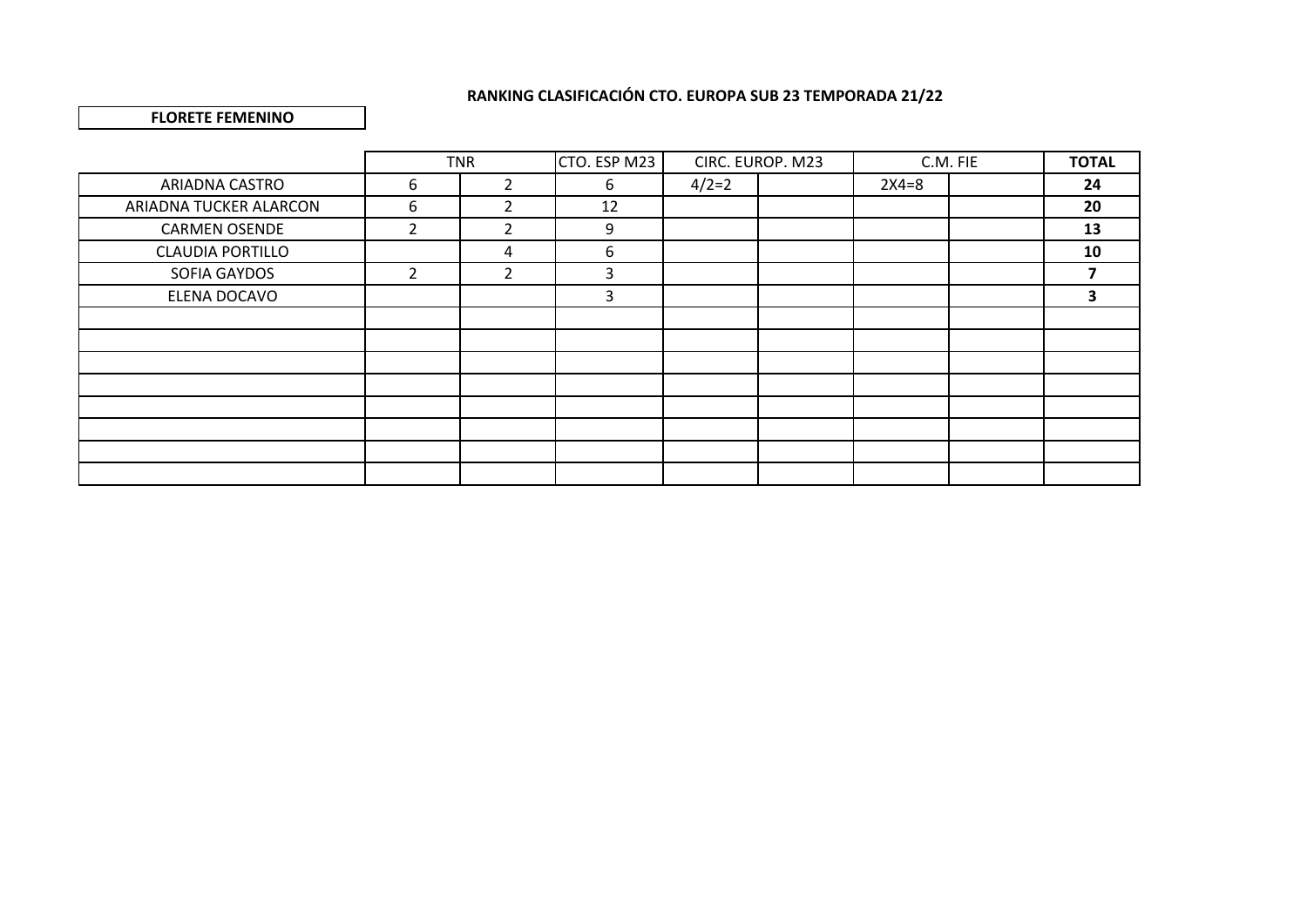### **FLORETE MASCULINO**

|                          |                | <b>TNR</b>     | CTO. ESP M23 | CIRC. EUROP. M23 | C.M. FIE | <b>TOTAL</b> |
|--------------------------|----------------|----------------|--------------|------------------|----------|--------------|
| <b>IGNACIO BRETEAU</b>   | 6              | 4              | 12           |                  |          | 22           |
| ADRIA GARCIA MUR         |                | $\overline{2}$ | 9            |                  |          | 11           |
| SAHEL BRAVO              | $\mathcal{P}$  | 2              | 3            |                  |          |              |
| MARIO DÍAZ ESCALONA      | $\mathfrak{p}$ | $\overline{2}$ | 3            |                  |          |              |
| <b>ESTEBAN PERESSINI</b> | 4              |                | 3            |                  |          |              |
| <b>JUAN ZABALA</b>       |                |                | 6            |                  |          | 6            |
| JULIO GONZALEZ ANDRE     |                |                | 6            |                  |          | 6            |
| ARNAU GUMA               |                | $\overline{2}$ |              |                  |          | 3            |
| ALEJANDRO GARCIA MORENO  |                | 2              |              |                  |          | 3            |
|                          |                |                |              |                  |          |              |
|                          |                |                |              |                  |          |              |
|                          |                |                |              |                  |          |              |
|                          |                |                |              |                  |          |              |
|                          |                |                |              |                  |          |              |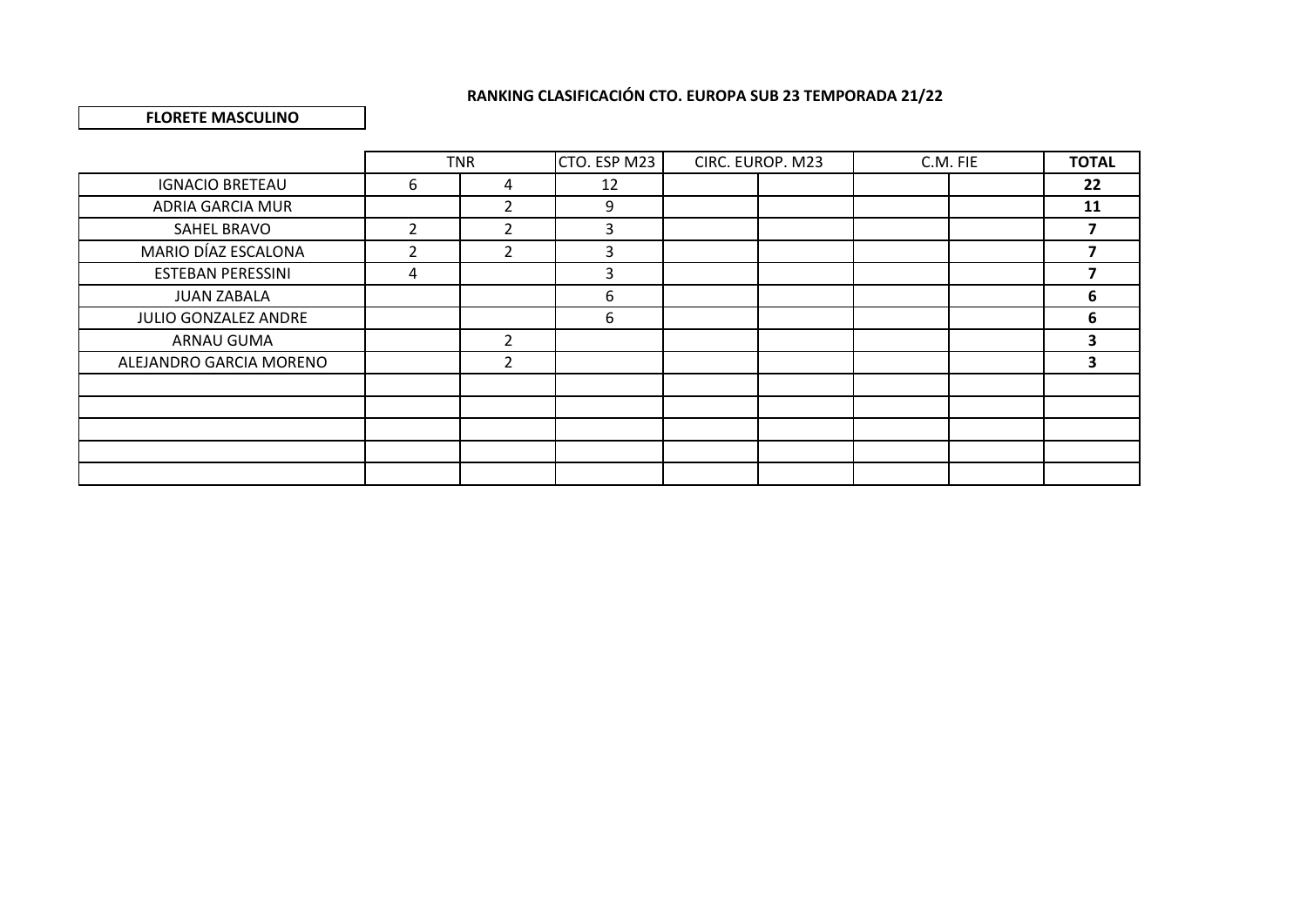#### **SABLE FEMENINO**

|                          |   | <b>TNR</b> | CTO. ESP M23 |          | CIRC. EUROP. M23 |            | C.M. FIE | <b>TOTAL</b> |
|--------------------------|---|------------|--------------|----------|------------------|------------|----------|--------------|
| ELENA HERNANDEZ          | 4 |            | 12           | $8/4=2$  |                  | $4X4 = 16$ |          | 36           |
| <b>MARIA VENTURA</b>     | 4 |            | 9            | $14/2=7$ |                  |            |          | 22           |
| <b>ITZIAR GALLARDO</b>   | 4 |            | 6            | $8/2=4$  |                  |            |          | 16           |
| AHINOA PEREZ ZURRUTUZA   | 4 | 4          | 3            |          |                  |            |          | 11           |
| PAULA MONTOYA            |   |            | 6            |          |                  |            |          | 6            |
| <b>FABIOLA VILLEGAS</b>  |   |            | 3            |          |                  |            |          |              |
| LEIRE BRAVO              |   |            |              |          |                  |            |          |              |
| CANDELA GONZALEZ ALCALDE |   |            | 3            |          |                  |            |          | э            |
|                          |   |            |              |          |                  |            |          |              |
|                          |   |            |              |          |                  |            |          |              |
|                          |   |            |              |          |                  |            |          |              |